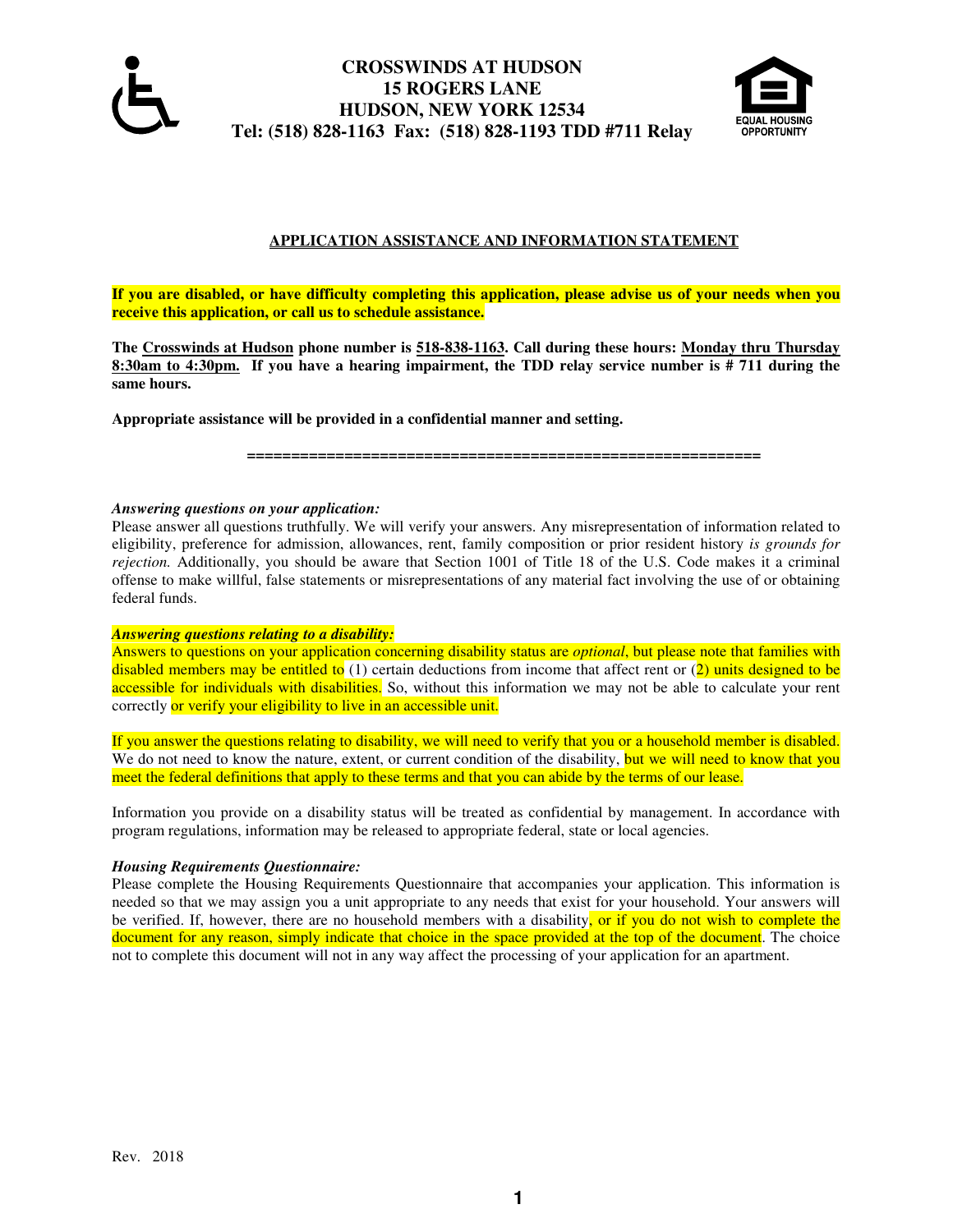### **Notice to All Applicants: Options for Applicants with Disabilities:**

This property is managed by Crosswinds Hudson, LLC c/o Kinderhook Development, 120 E. Center St., Canastota, NY 13032. We provide assisted housing to the general public under New York State. We are not permitted to discriminate against applicants on the basis of their race, color, religion, sex, national origin, familial status or disability. In addition, we have an obligation to provide "reasonable accommodations" to applicants if they or any household members have a disability. Compliance actions may include reasonable accommodations as well as structural modifications to the unit or premises.

A reasonable accommodation is some modification or change that we can make to the policies or procedures that will assist an otherwise eligible applicant with a disability to take advantage of the programs under which we operate. Examples of reasonable accommodations and structural modifications include, but are not limited to:

- Making reasonable alterations to a unit so it could be used by a household member with a wheelchair;
- Installing strobe type flashing-light smoke detectors in an apartment for a household with a hearingimpaired member;
- Permitting a household to have a seeing-eye dog to assist a vision-impaired household member where existing pet rules would not allow the dog;
- Making large type documents or a reader available to a vision-impaired applicant during the application process;
- Making a sign language interpreter available to a hearing-impaired applicant during the application process;
- Permitting an outside agency to assist an applicant with a disability to meet the property's applicant screening criteria.

An applicant household that has a member with a disability must still be able to meet essential obligations of tenancy--they must be able to pay rent, to maintain their apartment in a safe and sanitary condition, to report required information to the building manager, to avoid disturbing their neighbors, etc., but there is no requirement that they be able to do these things without assistance.

If you or a member of your household have a disability and think you might need or want a reasonable accommodation, you may request it at any time in the application process or after admission. This is up to you. If you would prefer not to discuss your situation with management, that is your right.

The next page of this application is a *Housing Requirements Questionnaire.* If you wish to complete the document and provide management with information regarding any household member with a disability, please do so. If no household member has a disability, or if you do not wish to complete the questionnaire for any reason, please indicate so, sign the form, and return to the manager.

### **Housing Requirements Questionnaire**

| <b>lease</b> | read | the | following |  |
|--------------|------|-----|-----------|--|

**Preaduring regarding regarding regarding this questionnaire:**